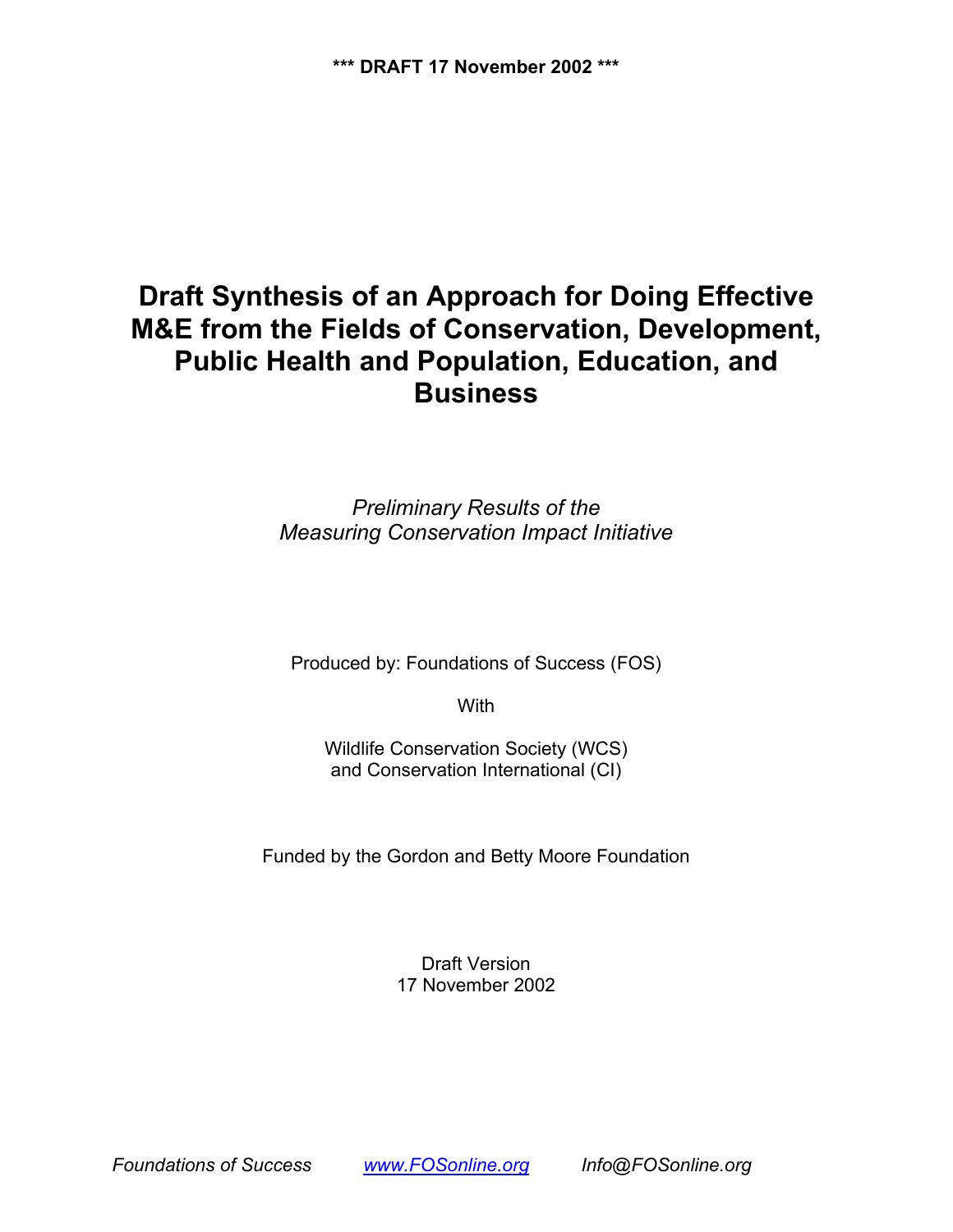### **About This Document**

This document is a product of Foundations of Success, Wildlife Conservation Society, and Conservation International. For more information, to provide feedback, or to obtain additional copies of this document, please contact Foundations of Success at:

e-mail: [info@FOSonline.org](mailto:info@FOSonline.org) internet: [http://www.FOSonline.org](http://www.fosonline.org/)

This document is available to the public online as a downloadable, portable document file (PDF) at: [http://www.FOSonline.org.](http://www.fosonline.org/)

#### **Please cite this document as:**

Foundations of Success (2002). *Draft Synthesis of an Approach for Doing Effective M&E from the Fields of Conservation, Development, Public Health and Population, Education, and Business: Preliminary results of the Measuring Conservation Impact Initiative*. 02 November. Foundations of Success: Bethesda, MD, USA.

#### **Contributors:**

Richard Margoluis, Co-Director, Foundations of Success Marcia Brown, Program Associate, Foundations of Success Caroline Stem, Program Associate, Foundations of Success Nick Salafsky, Co-Director, Foundations of Success

Copyright © 2002 by Foundations of Success. All rights reserved. Reproduction of this publication for educational and other noncommercial purposes is authorized without prior permission of the copyright holder. However, Foundations of Success does request advance written notification and appropriate acknowledgement.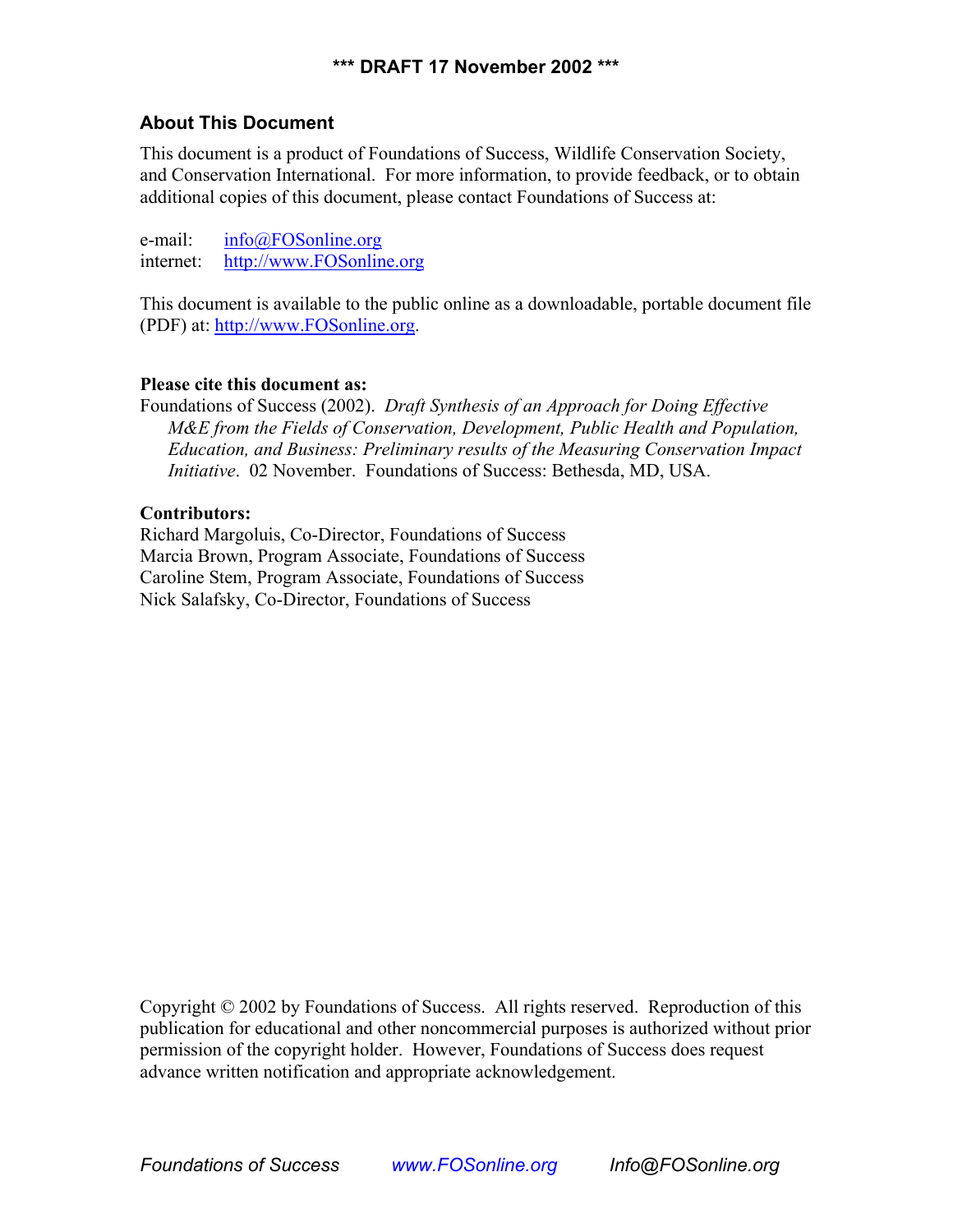## **Table of Contents**

| Relationship Between This Document and CMP's Open Standards for the Practice of        |  |
|----------------------------------------------------------------------------------------|--|
|                                                                                        |  |
|                                                                                        |  |
|                                                                                        |  |
|                                                                                        |  |
|                                                                                        |  |
|                                                                                        |  |
|                                                                                        |  |
|                                                                                        |  |
|                                                                                        |  |
|                                                                                        |  |
|                                                                                        |  |
|                                                                                        |  |
|                                                                                        |  |
|                                                                                        |  |
|                                                                                        |  |
| A. Develop clear goals and objectives that support your organization's mission.  4     |  |
|                                                                                        |  |
|                                                                                        |  |
|                                                                                        |  |
|                                                                                        |  |
|                                                                                        |  |
|                                                                                        |  |
|                                                                                        |  |
|                                                                                        |  |
|                                                                                        |  |
|                                                                                        |  |
|                                                                                        |  |
|                                                                                        |  |
|                                                                                        |  |
|                                                                                        |  |
|                                                                                        |  |
|                                                                                        |  |
|                                                                                        |  |
|                                                                                        |  |
|                                                                                        |  |
|                                                                                        |  |
|                                                                                        |  |
| D. Measure relevant factors in your model to explicitly test programmatic assumptions. |  |
|                                                                                        |  |
|                                                                                        |  |
|                                                                                        |  |
|                                                                                        |  |
|                                                                                        |  |
|                                                                                        |  |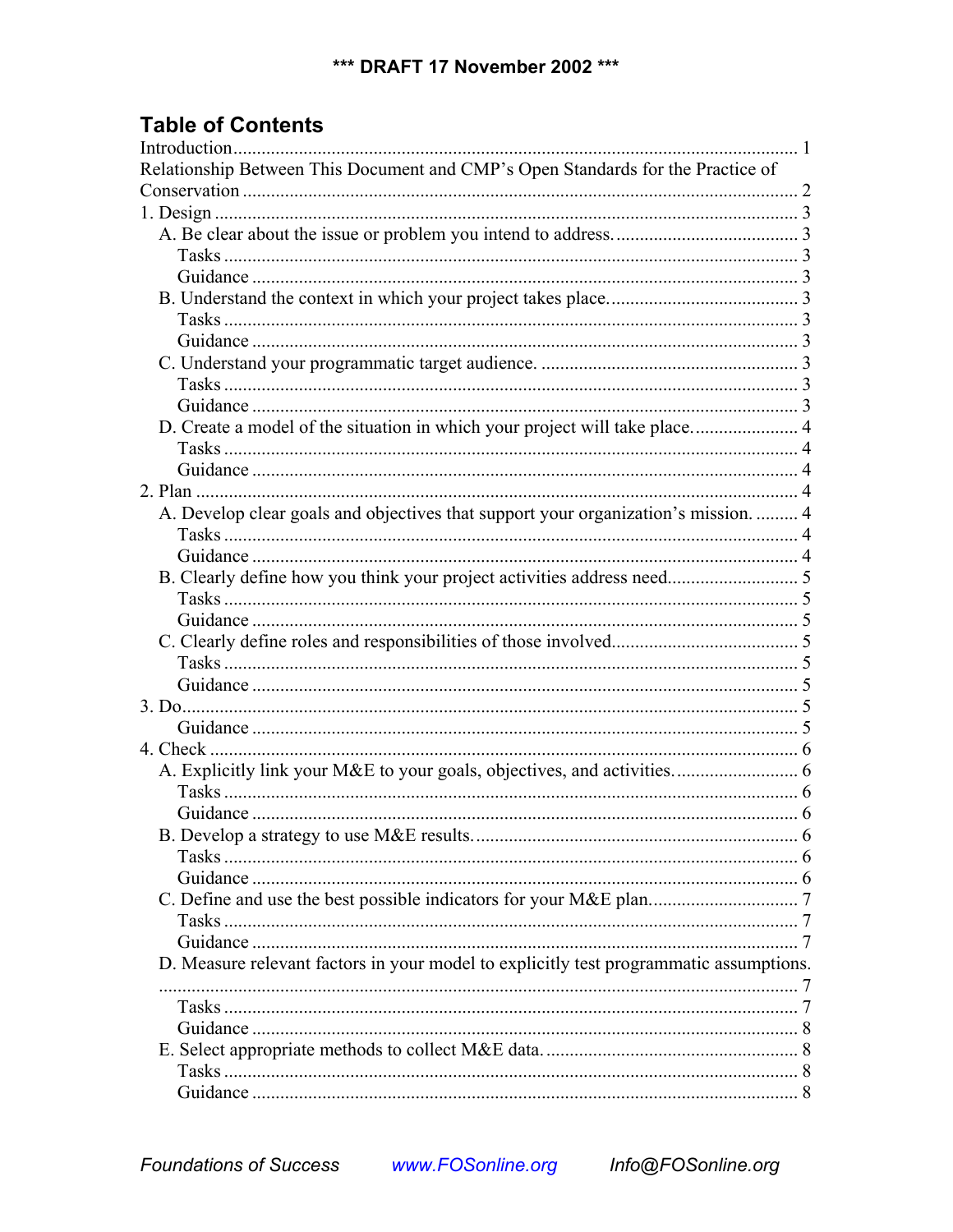### \*\*\* DRAFT 17 November 2002 \*\*\*

| A. Plan for storage, processing, and analysis of data and information when you design |  |
|---------------------------------------------------------------------------------------|--|
|                                                                                       |  |
|                                                                                       |  |
|                                                                                       |  |
|                                                                                       |  |
|                                                                                       |  |
|                                                                                       |  |
|                                                                                       |  |
| A. Develop a clear dissemination strategy aimed at your audience.  11                 |  |
|                                                                                       |  |
|                                                                                       |  |
| B. Develop communications products that focus on management issues.  11               |  |
|                                                                                       |  |
|                                                                                       |  |
|                                                                                       |  |
|                                                                                       |  |
|                                                                                       |  |
|                                                                                       |  |
|                                                                                       |  |
|                                                                                       |  |
|                                                                                       |  |
| B. Make changes to your goals, objectives, and activities as needed based on your     |  |
|                                                                                       |  |
|                                                                                       |  |
|                                                                                       |  |
|                                                                                       |  |
|                                                                                       |  |
|                                                                                       |  |
|                                                                                       |  |
|                                                                                       |  |
|                                                                                       |  |
|                                                                                       |  |
|                                                                                       |  |
|                                                                                       |  |
|                                                                                       |  |
|                                                                                       |  |
|                                                                                       |  |
|                                                                                       |  |
|                                                                                       |  |
|                                                                                       |  |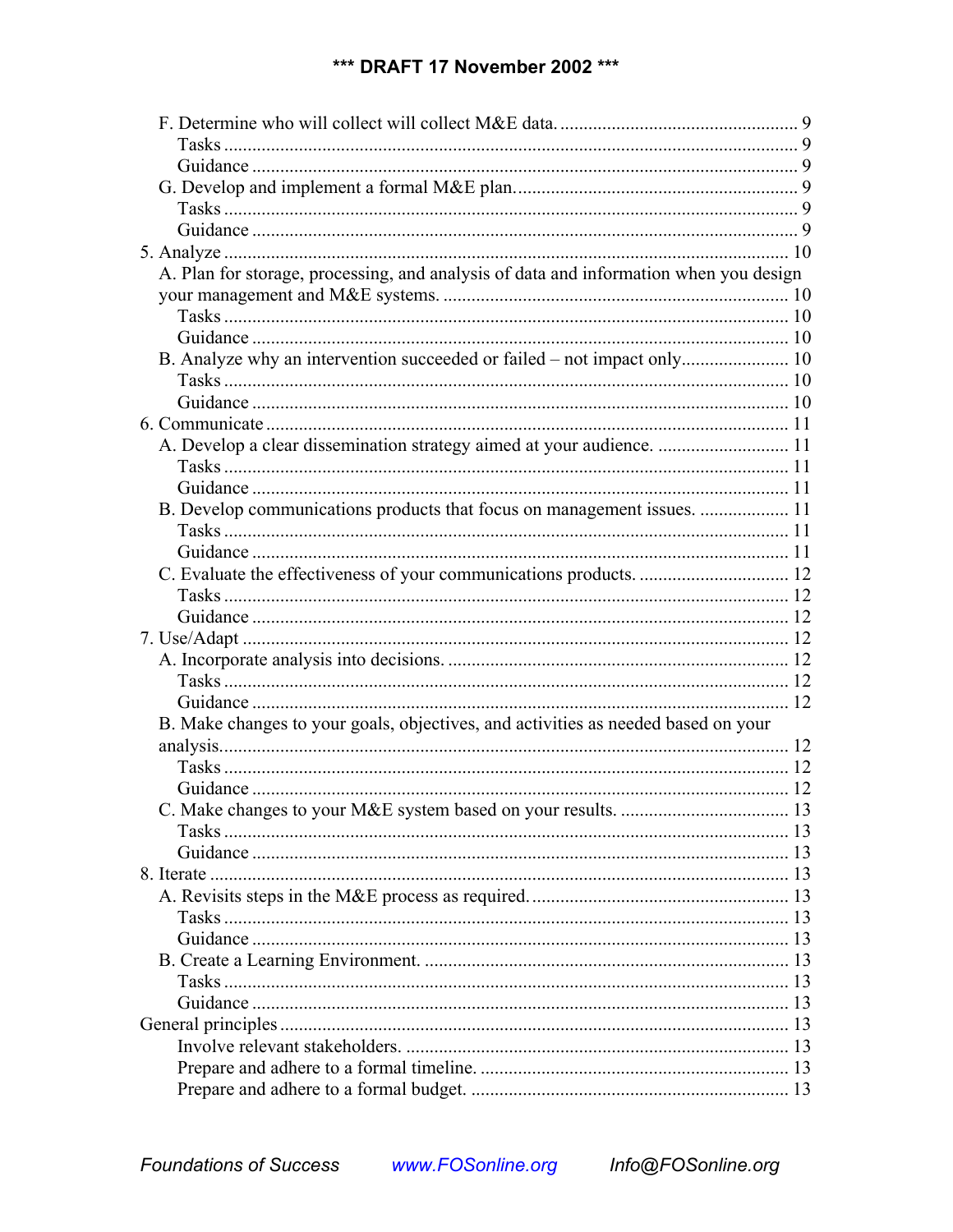#### **\*\*\* DRAFT 17 November 2002 \*\*\***

### <span id="page-4-0"></span>**Introduction**

This document is one component of a draft synthesized framework for monitoring and evaluation (M&E) based on a review of principles and recommendations from the fields of conservation, development, health and population, education, and business. It focuses on programmatic or process improvement M&E for which the impacts of specific interventions are gauged and used to enhance management.

Foundations of Success undertook this project in an effort to learn from other fields. Monitoring and evaluation has been widely used in other disciplines and we believed there were many lessons-learned to be harvested. We hope that this study will provide important information to conservation managers to help inform the most effective way forward in conservation M&E.

We have organized the principles and recommendations into eight categories that comprise the project management cycle. We found that this cycle – or some closely related form of it – is widely adopted in the fields that we reviewed. However, the entire process is rarely applied from start to finish in most of the resources we reviewed. The steps in the cycle include:

- 1. **Conceptualize** what you will achieve in the context of where you are working.
- 2. **Plan** what you want to do.
- 3. **Do** the activities necessary to achieve your mission.
- 4. **Check** to ensure you are reaching your intended goals.
- 5. **Analyze** your data to evaluate the effectiveness of your activities.
- 6. **Communicate** your results to promote learning.
- 7. **Use** your results to **Adapt** your project to maximize impact.
- 8. **Iterate** Go through the project cycle continuously to constantly improve.

While the focus of this study was on M&E (what many practitioners consider to be Step 4 in the project cycle), our review of the literature confirmed that this step cannot be considered independently of the other steps in the project cycle. We have thus included relevant principles related to M&E for each step in the cycle.

We examined over 250 publications and websites for this analysis on M&E systems. Overall, we found much conceptual and operational consistency among the fields we included in the study. Reference information for all of the publications we reviewed is available in a database found at [www.FOSonline.org.](http://www.fosonline.org/) In addition, the in-depth syntheses for each of the fields we analyzed are available on our website.

The framework described in this document is divided into four categories. Numbered entries represent the *steps in the process* of planning and implementing M&E. Lettered entries are specific *principles* for doing M&E. For each principle, we provide the specific *tasks* that must be completed and some *guidance* for doing them.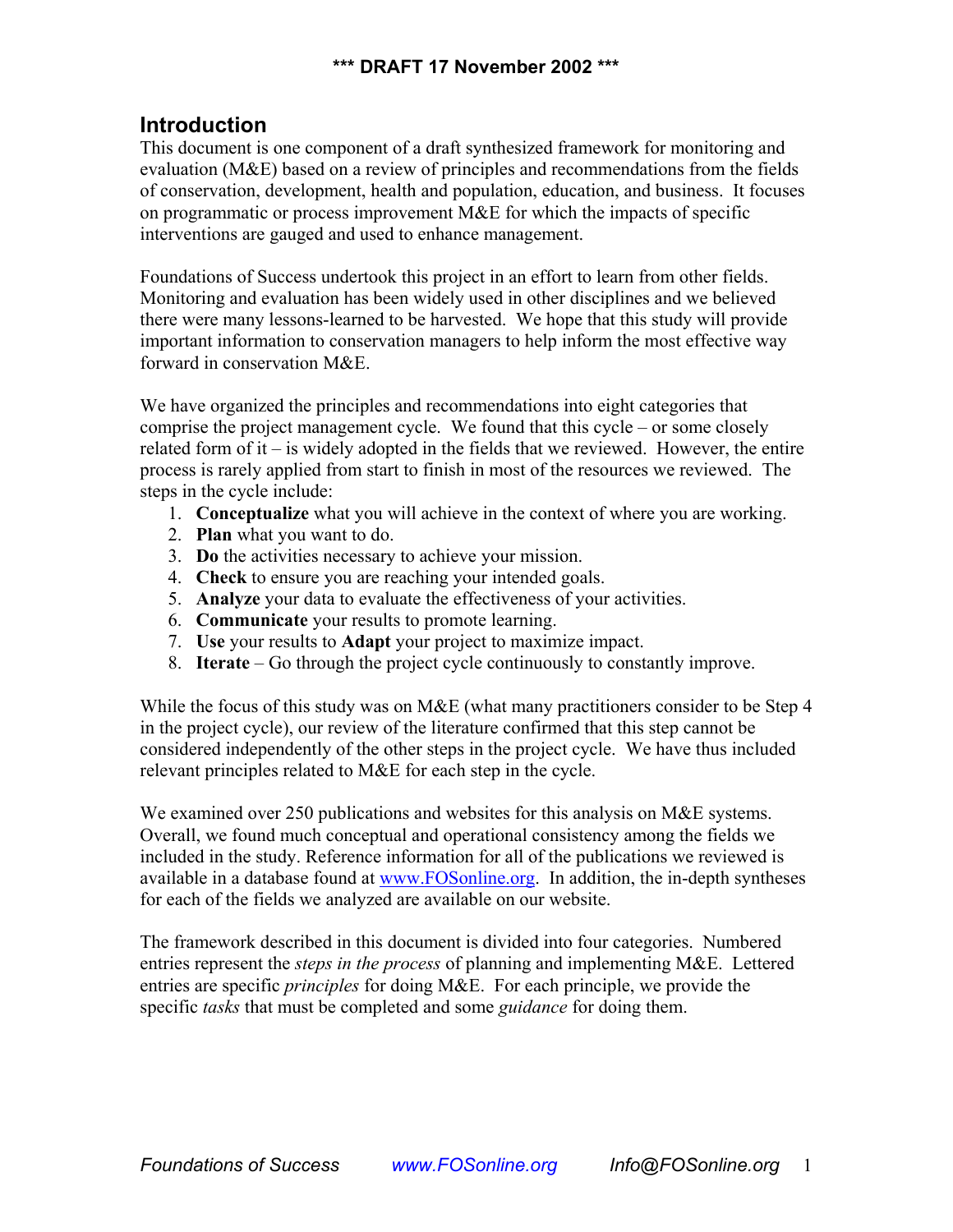## <span id="page-5-0"></span>**Relationship Between This Document and CMP's Open Standards for the Practice of Conservation**

This document provided a basis for discussion among Conservation Measures Partnership (CMP) members to identify the key steps, principles, guidance, and tasks for doing good conservation. Based on this discussion, CMP members developed the [Open Standards](http://www.conservationmeasures.org/CMP/Library/CMP_Open_Standards_v1.0.pdf)  [for the Practice of Conservation](http://www.conservationmeasures.org/CMP/Library/CMP_Open_Standards_v1.0.pdf). The Open Standards bring together common concepts, approaches, and terminology in conservation project design, management, and monitoring in order to help practitioners improve the practice of conservation.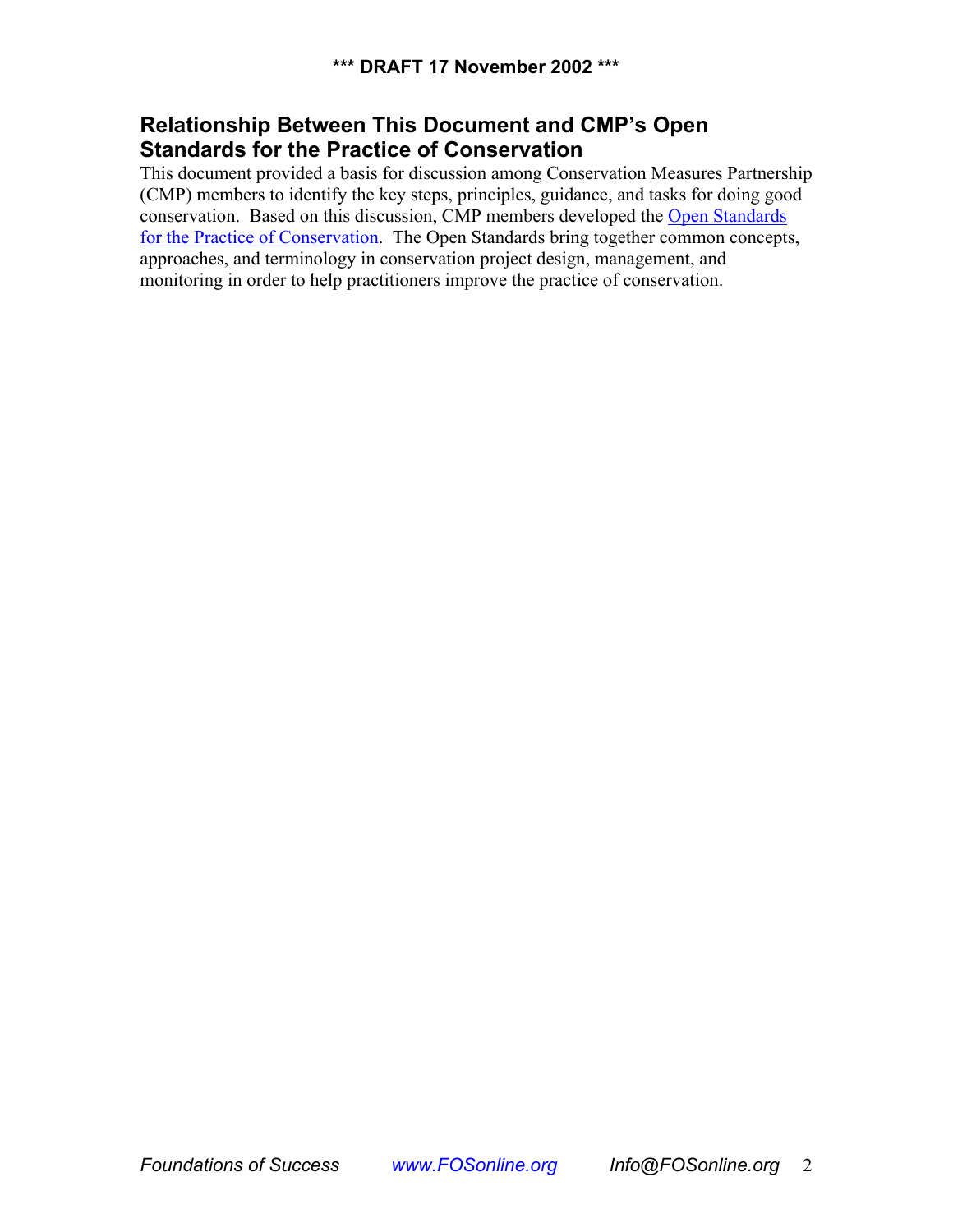## <span id="page-6-0"></span>**1. Design**

## *A. Be clear about the issue or problem you intend to address.*

### **Tasks**

- $\geq$  Establish a clear and common purpose.
- $\triangleright$  Select the specific problem that the project will address.
- ¾ Clearly articulate and document the problem statement.
- $\triangleright$  Clearly identify needs and opportunities.
- $\geq$  Identify who will be affected by the project and who needs to be involved in its design/implementation.

#### **Guidance**

¾ Involve local stakeholders in identifying social, economic and environmental concerns.

## *B. Understand the context in which your project takes place.*

#### **Tasks**

- ¾ Conduct a thorough needs assessment.
- $\triangleright$  Analyze past and future trends.

### **Guidance**

- $\triangleright$  Be clear about the information you need to collect.
- $\triangleright$  Use whatever secondary data and information exist.
- $\triangleright$  Use appropriate methods when primary data are required.
- $\triangleright$  Use direct observation where possible.
- $\triangleright$  Be realistic only collect data you can feasibly access.
- $\triangleright$  Involve experts in assessing the severity of the problem to be addressed.

## *C. Understand your programmatic target audience.*

### **Tasks**

 $\triangleright$  Conduct a thorough audience analysis

- $\triangleright$  Include different perspective in the design of your project.
- ¾ Understand your audiences.
- $\geq$  Talk to relevant key informants.
- $\geq$  Secure participation of relevant stakeholders from the beginning.
- $\triangleright$  Use multiple methods, interviewers, and questions to "triangulate" information.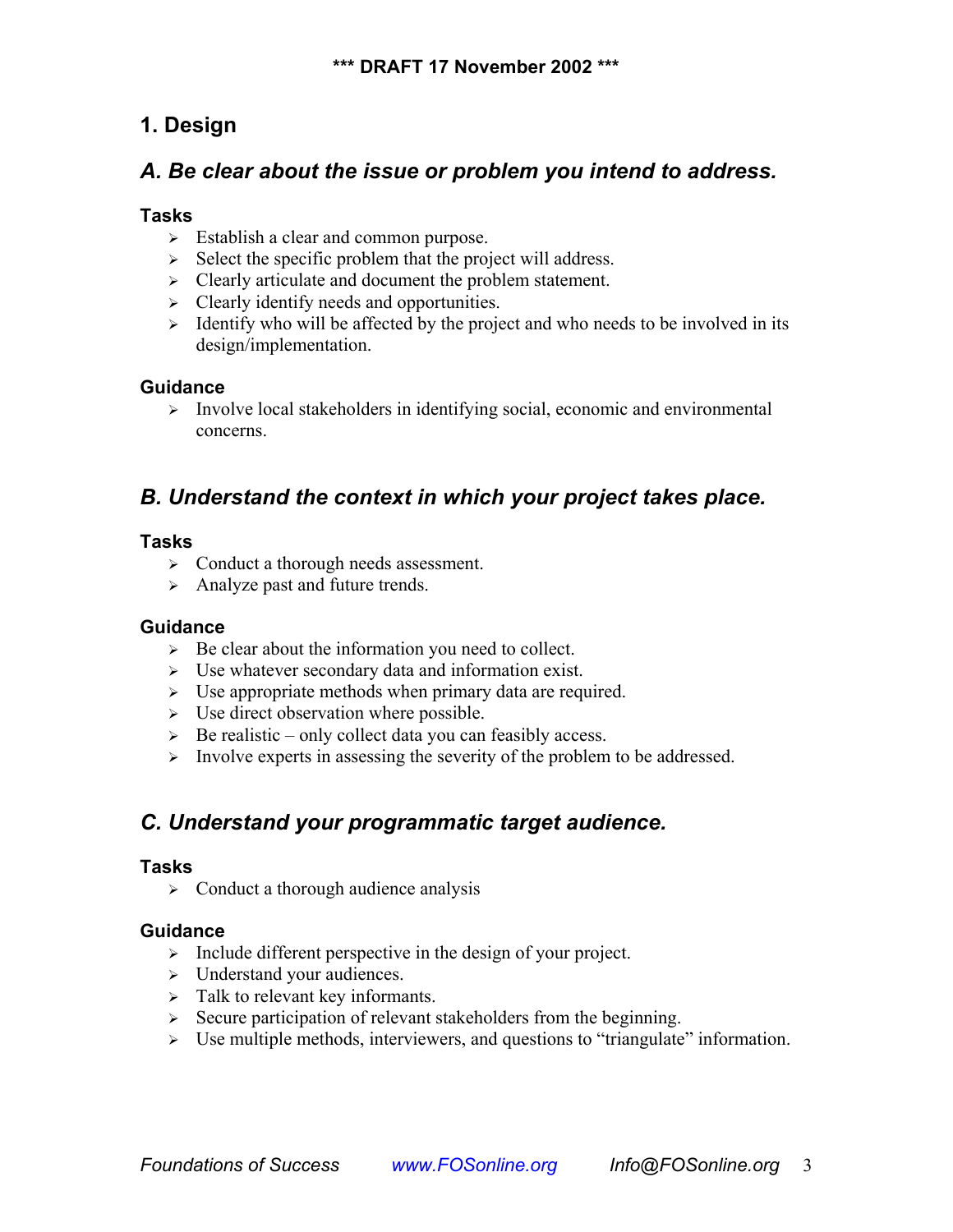## <span id="page-7-0"></span>*D. Create a model of the situation in which your project will take place.*

### **Tasks**

- $\triangleright$  Create a graphical representation of your model.
- $\triangleright$  Analyze alternative ways to address the problem.
- $\triangleright$  Clearly articulate your core assumptions.

### **Guidance**

- $\triangleright$  Keep your model as simple as possible but make sure it is also as complete as possible.
- $\triangleright$  Build your model as a team.
- $\triangleright$  Use models to keep team members on same page.

## **2. Plan**

## *A. Develop clear goals and objectives that support your organization's mission.*

### **Tasks**

- $\triangleright$  Explicitly link your goals and objectives to the results of your needs assessment and audience analysis.
- $\geq$  Identify "key factors" in your model that will be addressed by your project.
- ¾ Target goals and objectives to identified "key factors."
- $\triangleright$  State goals and objectives as measurable changes.
- $\triangleright$  Write out your goals and objectives using mutually agreed upon criteria.<sup>[1](#page-7-1)</sup>
- $\triangleright$  Aggregate results to next highest level (e.g., objectives to goals).

- $\triangleright$  Make targets meaningful.
- $\triangleright$  Make sure goals, objectives, and activities are politically, socially, ecologically appropriate.
- $\triangleright$  Set ambitious but realistic goals.
- $\triangleright$  Involve extension program staff in estimating what target level is realistic to achieve, based on the past experience of comparable programs.
- $\triangleright$  Continually discuss objectives with team and stakeholders at predetermined intervals.

<span id="page-7-1"></span><sup>&</sup>lt;sup>1</sup> See Attachment 1 for criteria for goals and objectives.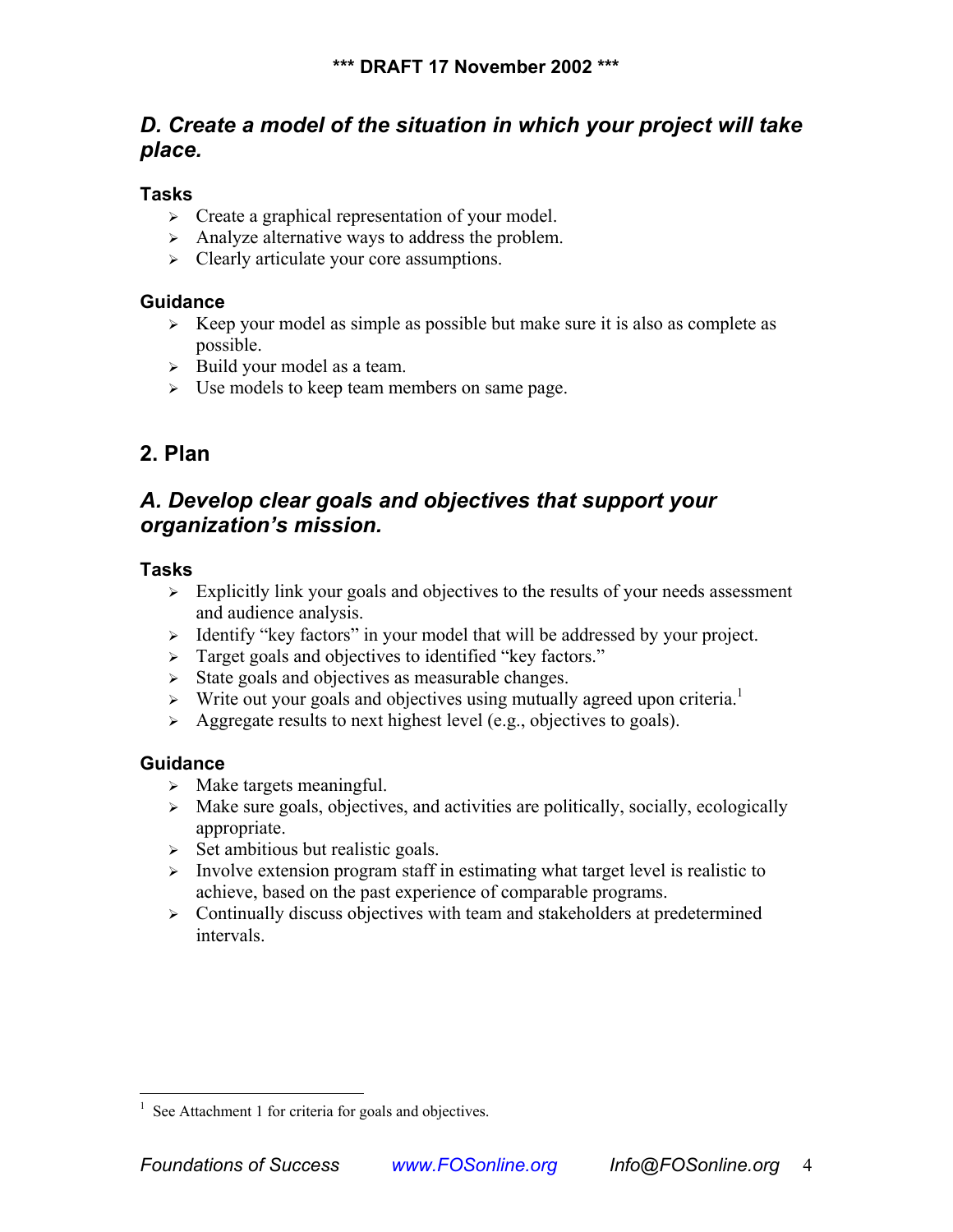## <span id="page-8-0"></span>*B. Clearly define how you think your project activities address need.*

### **Tasks**

- $\triangleright$  Strategically select activities that will have highest returns.
- $\triangleright$  Write out your activities using mutually agreed upon criteria.<sup>[2](#page-8-1)</sup>
- $\triangleright$  Make explicit the links between your activities and your objectives and goal.
- ¾ Develop "results" or "impact" chains or a logic model that demonstrate the causal link between activities and impact.
- $\triangleright$  Revise results chains as conditions change.
- $\geq$  Identify risk factors at each step and minimize.
- ¾ Map your activities on to the model that you developed based on the needs assessment.

### **Guidance**

- $\triangleright$  Use results chains to interpret results for management and as communications tools.
- $\triangleright$  Take into account the effects of other public and private sector programs that may complement or contradict your project.
- $\geq$  Examine the context in sufficient detail to be able to identify probable influences on the program.

## *C. Clearly define roles and responsibilities of those involved*

### **Tasks**

- $\triangleright$  For each individual team member and organization that will be involved in the M&E, write out roles and responsibilities.
- $\geq$  Discuss and agree upon roles and responsibilities among team members.

### **Guidance**

 $\triangleright$  Use interdisciplinary teams where appropriate to develop appropriate goals, objectives, and activities.

## **3. Do**

There is not much in the literature related to project implementation. Most M&E literature assumes the project and its M&E system are well executed. Some general guidance includes:

- $\geq$  Don't get stuck in planning paralysis
- $\triangleright$  Be realistic about the amount of time it may take to attain change.
- $\triangleright$  Be realistic about how much you can achieve.

<span id="page-8-1"></span> 2 See Attachment 1 for criteria for activities.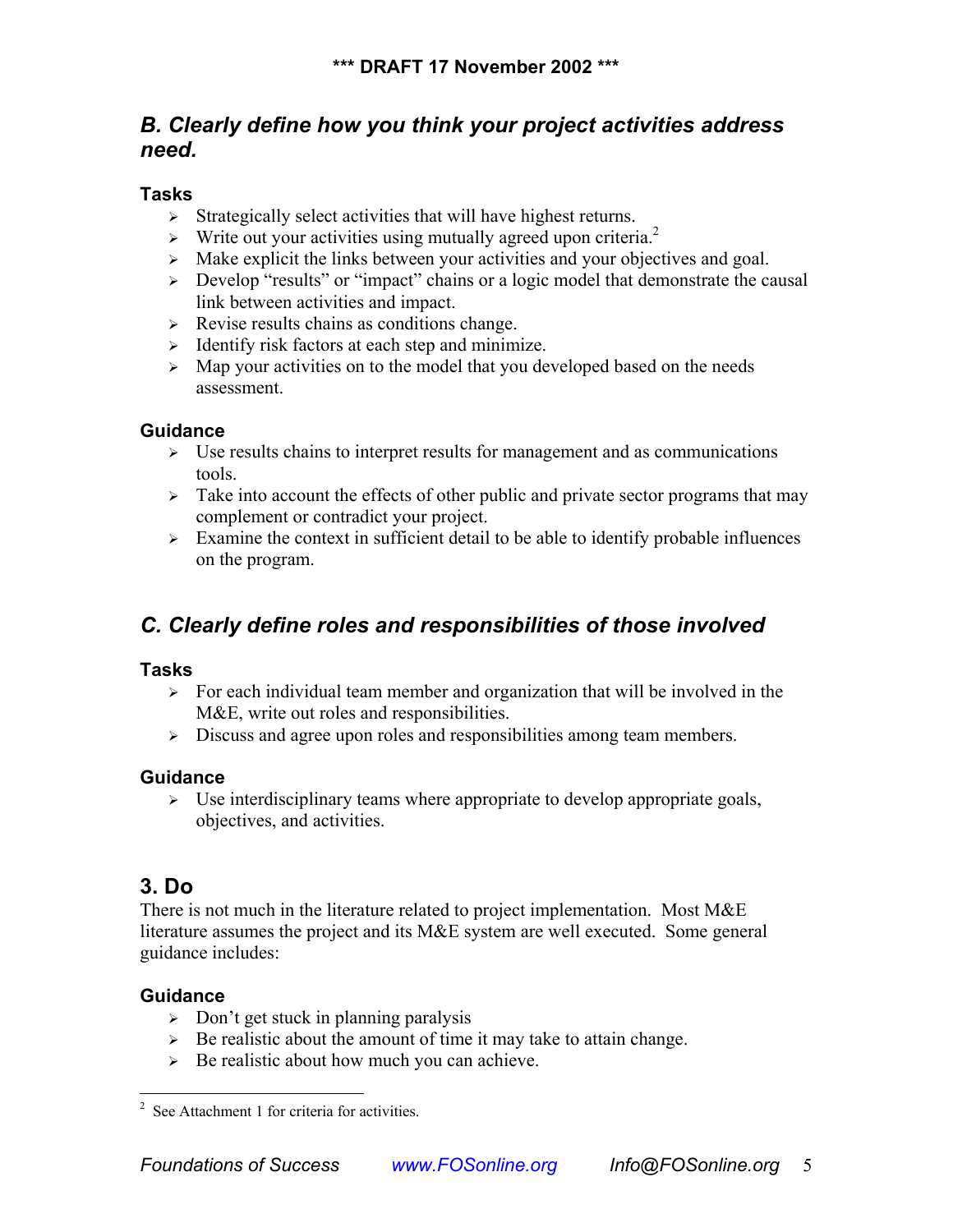## <span id="page-9-0"></span>**4. Check**

## *A. Explicitly link your M&E to your goals, objectives, and activities.*

### **Tasks**

- ¾ Develop your M&E plan when you develop your action/management/work plan.
- $\triangleright$  Conduct evaluation throughout the project cycle.
- $\geq$  Collect baseline and follow-up data to gauge "exposure" and impact.

#### **Guidance**

- $\triangleright$  Prioritize focus of evaluation if you have to choose, start by measuring most important objectives.
- $\triangleright$  Design your M&E system to isolate and assess the effects of your intervention.

## *B. Develop a strategy to use M&E results.*

#### **Tasks**

- $\triangleright$  Clearly define your audiences who will use the M&E results.
- $\triangleright$  Clearly articulate M&E questions.
- $\triangleright$  For each element of data collected, define how you plan to analyze the results.
- $\triangleright$  Plan for evaluation results dissemination.
- $\geq$  Link each use with a specific user.

- $\triangleright$  Use results to determine impact.
- $\geq$  Design your M&E system to generate information that is appropriate for its intended use and the audience.
- $\geq$  Carry out your M&E at the appropriate geographical and social scales match them to the scale you expect to influence with your intervention.
- $\triangleright$  Be clear on how M&E of your project fits into the activities and priorities of your organization.
- $\triangleright$  Use justifiable and validated standards that are credible to all stakeholders.
- $\geq$  Make sure results of M&E system make sense and can be incorporated into management.
- ¾ Provide data to managers over life of project.
- $\geq$  Accept informal evaluation procedures for small programmatic changes use explicit and formal evaluation procedures for major decisions/changes.
- $\geq$  Design your M&E to meet not exceed the required level of sophistication.
- $\triangleright$  Plan your investment of resources in your M&E system to be consistent with the action you are taking.
- $\triangleright$  Develop cost-effective means to do M&E.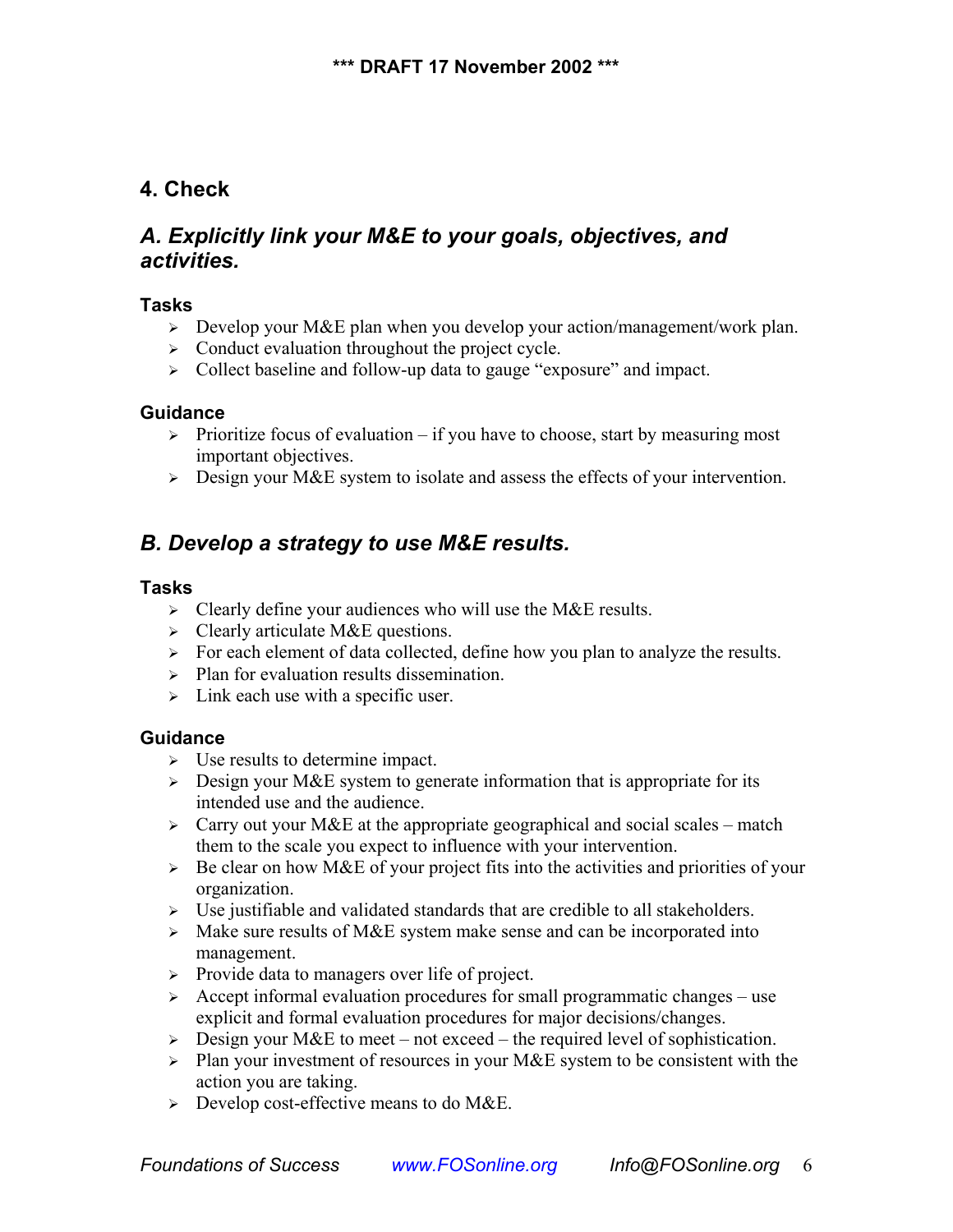- <span id="page-10-0"></span> $\triangleright$  Use "experts" to help in M&E when required.
- $\triangleright$  Collect only what you need, not what is merely interesting.
- $\triangleright$  Get it right before you go public. Be sure that your initial monitoring methods are of high quality. Refine the methods through peer review and external reviews, before promoting them broadly.
- ¾ Consider the program's stage of development and current context.

## *C. Define and use the best possible indicators for your M&E plan.*

### **Tasks**

- $\triangleright$  Derive indicators directly from goals, objectives, and activities.
- $\triangleright$  Write out your indicators using mutually agreed upon criteria.<sup>[3](#page-10-1)</sup>
- $\triangleright$  Pretest your indicators to determine their suitability.

### **Guidance**

- $\triangleright$  If possible and appropriate, use M&E data generated by other systems.
- $\geq$  Collect only the data you need.
- ¾ Use indicators understandable by your target audience.
- $\geq$  Define and use indicators that can be collected as part of daily project management.
- $\triangleright$  Use proxy indicators if direct measurement is not feasible.
- $\triangleright$  Refine indicators as you gain experience.
- $\triangleright$  Use indicators to determine how well targets are achieved and how well a program is performing.
- $\triangleright$  Indicators of changes in knowledge and attitudes can include measures of immediate outcome or indicators of more long-term changes that occur over several months or years.
- $\triangleright$  Indicators should be broad enough that they can be measured for all relevant sites, activities and/or outcomes.
- $\geq$  Establish similar metrics (within an organization) so that comparisons can be made between sites and projects..

## *D. Measure relevant factors in your model to explicitly test programmatic assumptions.*

### **Tasks**

- $\triangleright$  Measure the status of factors in your causal chain focus on those directly related to your goals, objectives, and activities.
- ¾ Measure factors in step-wise (chronological) order to gauge progress along chain.
- $\geq$  Measure both processes and impacts.

<span id="page-10-1"></span> 3 See Attachment 1 for criteria for indicators.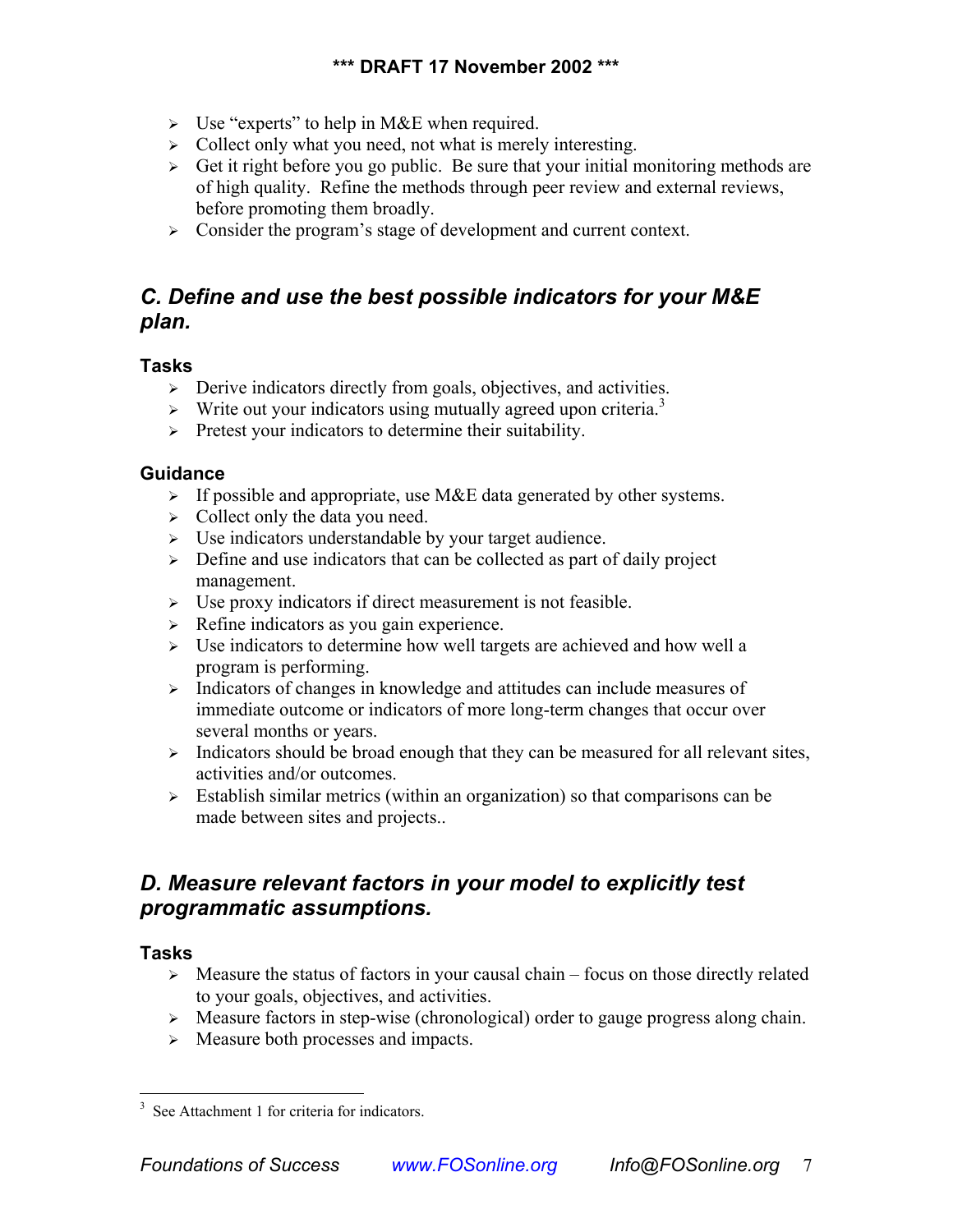- <span id="page-11-0"></span> $\triangleright$  Measure potential confounding factors and other factors that influence what you are trying to achieve.
- ¾ Collect baseline data and follow-up assessments to measure not only projectspecific outcomes but also level of exposure to the project.

#### **Guidance**

- ¾ During monitoring, refer to your model to understand context.
- $\triangleright$  Consider social, economic, cultural, and political factors to assess impact.

## *E. Select appropriate methods to collect M&E data.*

#### **Tasks**

- $\geq$  Identify methods that will give you the data you need.
- $\triangleright$  Write out your methods using mutually agreed upon criteria.<sup>[4](#page-11-1)</sup>
- $\triangleright$  Pretest methods before using them in your M&E system.

- $\triangleright$  Use methods that don't disrupt work.
- $\triangleright$  Use methods with known validity/reliability.
- $\triangleright$  Calibrate data collection efforts when possible.
- $\triangleright$  Be open to both quantitative and qualitative methods.
- $\triangleright$  Use methods that are comparable over time and across indicators.
- $\geq$  Test out assessment methods in an iterative way, experimenting, gaining feedback, learning and improving the methods.
- $\geq$  Select methods to provide the appropriate information to address stakeholder concerns.
- $\triangleright$  When choosing methods, consider which methods your audience will perceive as most credible.
- $\geq$  Take into account the skills of the staff who will be collecting the data. Many qualitative methods, such as focus groups, direct observation or interviewing, require training and close supervision to yield valid results.
- $\geq$  Consider the cost-benefit of different methods. Obtaining extremely precise findings is apt to be expensive. It is often not practical or advisable to
- $\geq$  Consider how much time would be needed to collect and analyze the data generated by different methods.
- $\triangleright$  When it is not possible to use rigorous controlled experiments, apply data triangulation to substantiate a link between interventions and observed changes.

<span id="page-11-1"></span> 4 See Attachment 1 for criteria for methods.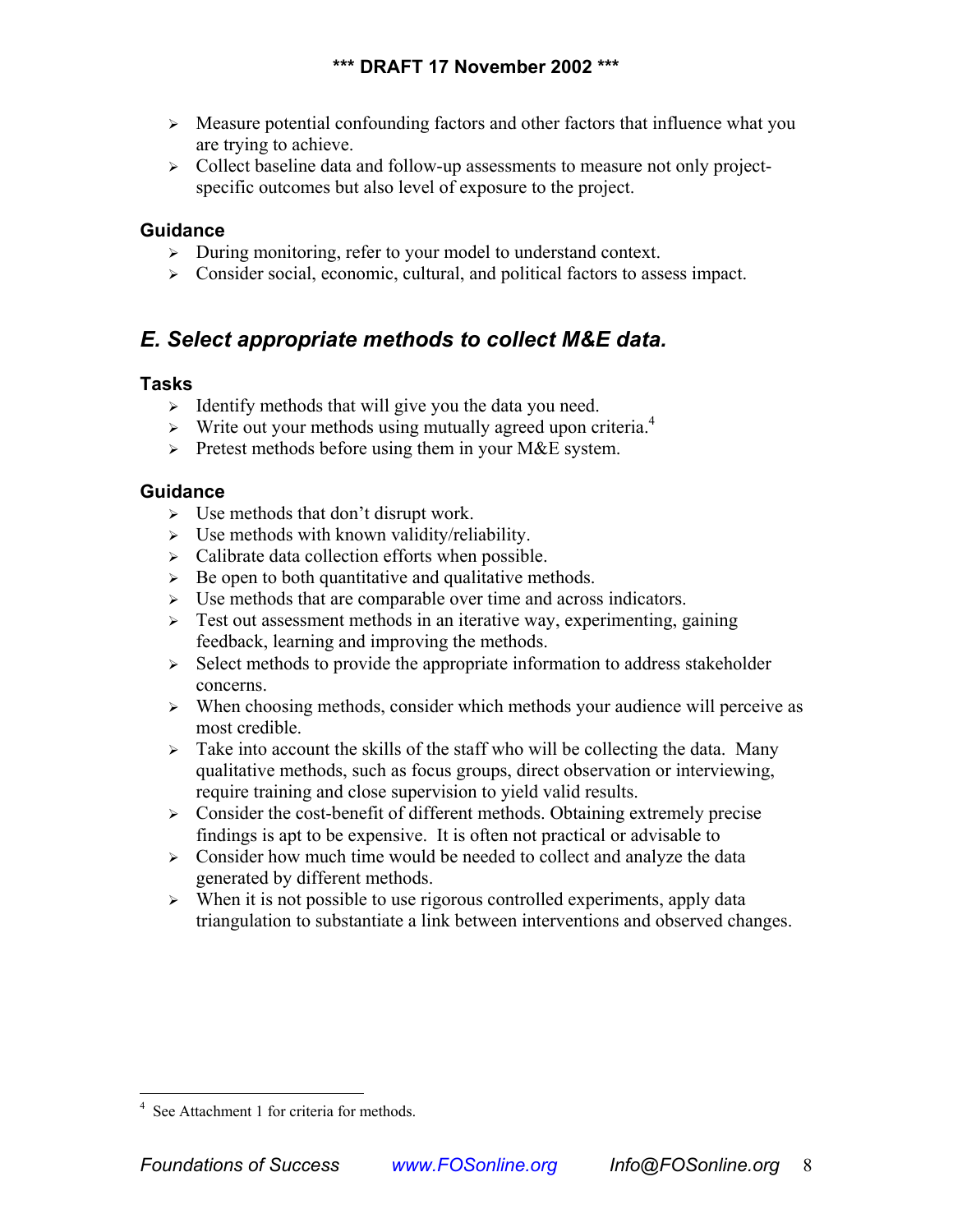## <span id="page-12-0"></span>*F. Determine who will collect will collect M&E data.*

#### **Tasks**

- $\triangleright$  Clearly determine the individuals and institutions that will participate in M&E activities.
- $\triangleright$  Define roles and responsibilities of M&E team.
- $\triangleright$  Formally include roles and responsibilities in job descriptions.

#### **Guidance**

- $\triangleright$  Maintain objectivity in the M&E system to the extent possible.
- $\geq$  Allow your M&E system to be managed semi-independently of your project implementation.
- $\triangleright$  Consider using external evaluators to maintain objectivity.
- $\triangleright$  Use internal evaluators for in-depth understanding of projects.
- $\triangleright$  Use multidisciplinary teams for broad perspective.
- $\triangleright$  Triangulate with different data collectors when necessary/possible.
- $\triangleright$  Be sure that your assessment results make sense.
- $\triangleright$  Use trustworthy and competent evaluators.
- $\triangleright$  Work as a group/team to facilitate learning.

## *G. Develop and implement a formal M&E plan.*

#### **Tasks**

- $\triangleright$  Write out your M&E plan including goals, objectives, activities, indicators, methods, and roles and responsibilities of team members.
- $\triangleright$  Develop a feasible timeline for implementation of your M&E plan.
- $\triangleright$  Develop a budget for your M&E activities.
- $\triangleright$  Implement your M&E plan.

- $\triangleright$  To the extent possible, keep your M&E system flexible
- $\triangleright$  Keep it "open to surprises."
- ¾ Look beyond expected impacts to assess actual, unexpected impacts.
- $\triangleright$  Follow standards of ethics and propriety in M&E
- ¾ Protect "human subjects."
- $\triangleright$  Be respectful.
- $\triangleright$  Be fair, complete, and honest report both positives and negatives.
- $\triangleright$  Make finding available to those involved or who were promised results.
- $\triangleright$  Handle conflict of interest openly.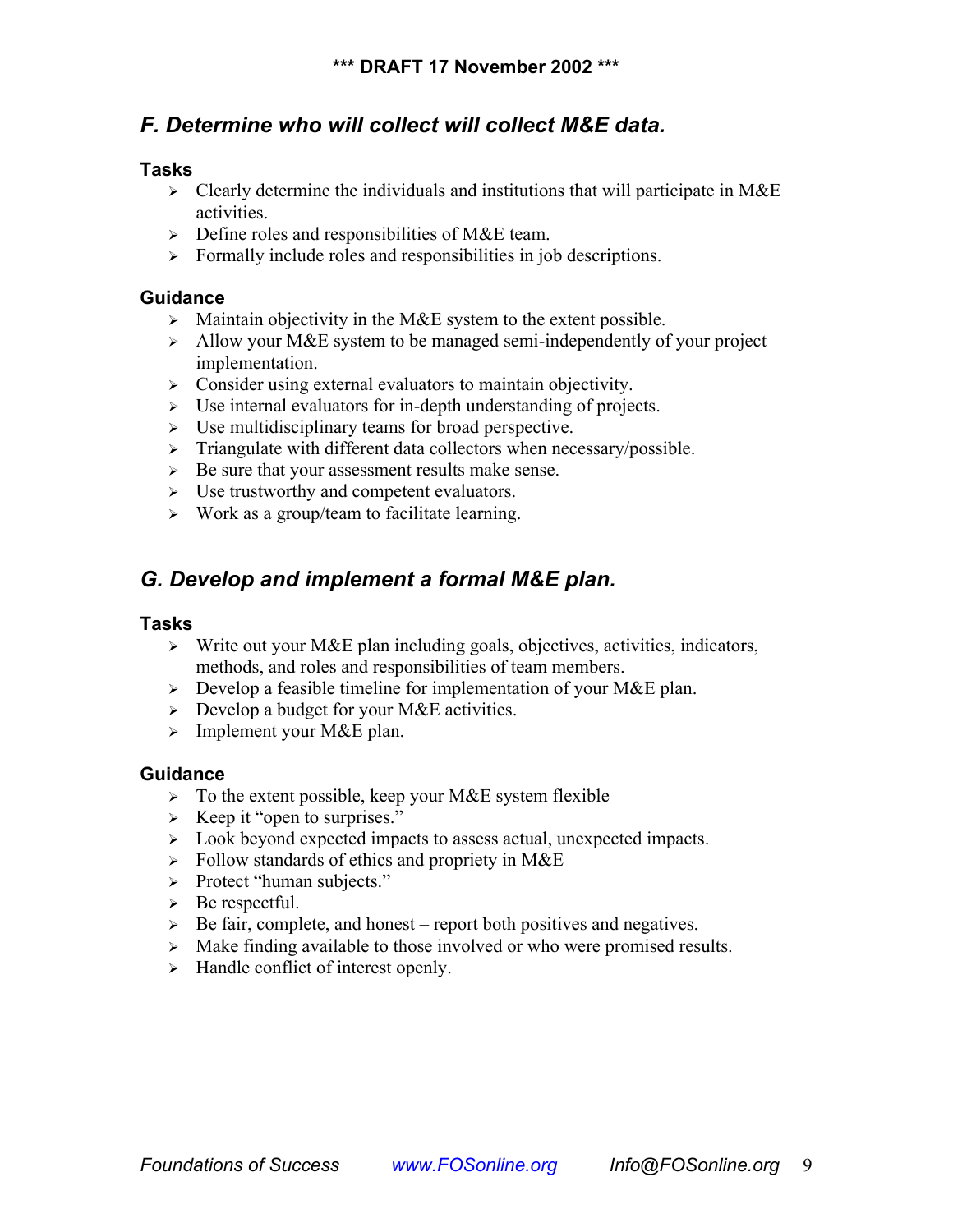## <span id="page-13-0"></span>**5. Analyze**

## *A. Plan for storage, processing, and analysis of data and information when you design your management and M&E systems.*

#### **Tasks**

- $\triangleright$  Systematically check, clean, and code raw data as soon as you get them.
- ¾ Analyze results against predetermined standards or criteria.

### **Guidance**

- $\triangleright$  Analyze data as "close" to the field as possible.
- $\triangleright$  Use analytical methods that give useful and understandable results.
- $\triangleright$  Plan for and use expert technical assistance when needed.
- $\geq$  Ensure methods and measures are comparable over time and, to the extent possible, across variables.

## *B. Analyze why an intervention succeeded or failed – not impact only.*

#### **Tasks**

- $\triangleright$  Review and test the accuracy of assumptions.
- $\triangleright$  Review your results in context of your model.
- $\triangleright$  Assess if goals and objectives were met and if these truly had impact.
- $\triangleright$  Determine if thresholds of goals and objectives were adequately set.
- $\triangleright$  Isolate gross impact observed from net impact attributable to the program.

- $\triangleright$  Choose analytical methods that are more efficient in isolating program effects from other influences.
- $\triangleright$  When possible, use rigorous analytical designs and/or statistical analyses. Randomized experiments and quasi-experimental design are the best methods for establishing causality.
- ¾ Approach interpretation with caution. Avoid declaring causality when methods do not warrant such claims.
- $\triangleright$  Refine analysis by discussing results with stakeholders
- $\geq$  Do not overstate conclusions.
- $\triangleright$  Make sure you have exhausted inquiry to determine causation.
- $\triangleright$  Analyze the effectiveness of your monitoring system as you analyze the effectiveness of your program interventions.
- $\geq$  Clearly document the limitations of the M&E design as they become apparent.
- $\triangleright$  Analyze your results in a systematic but creative fashion.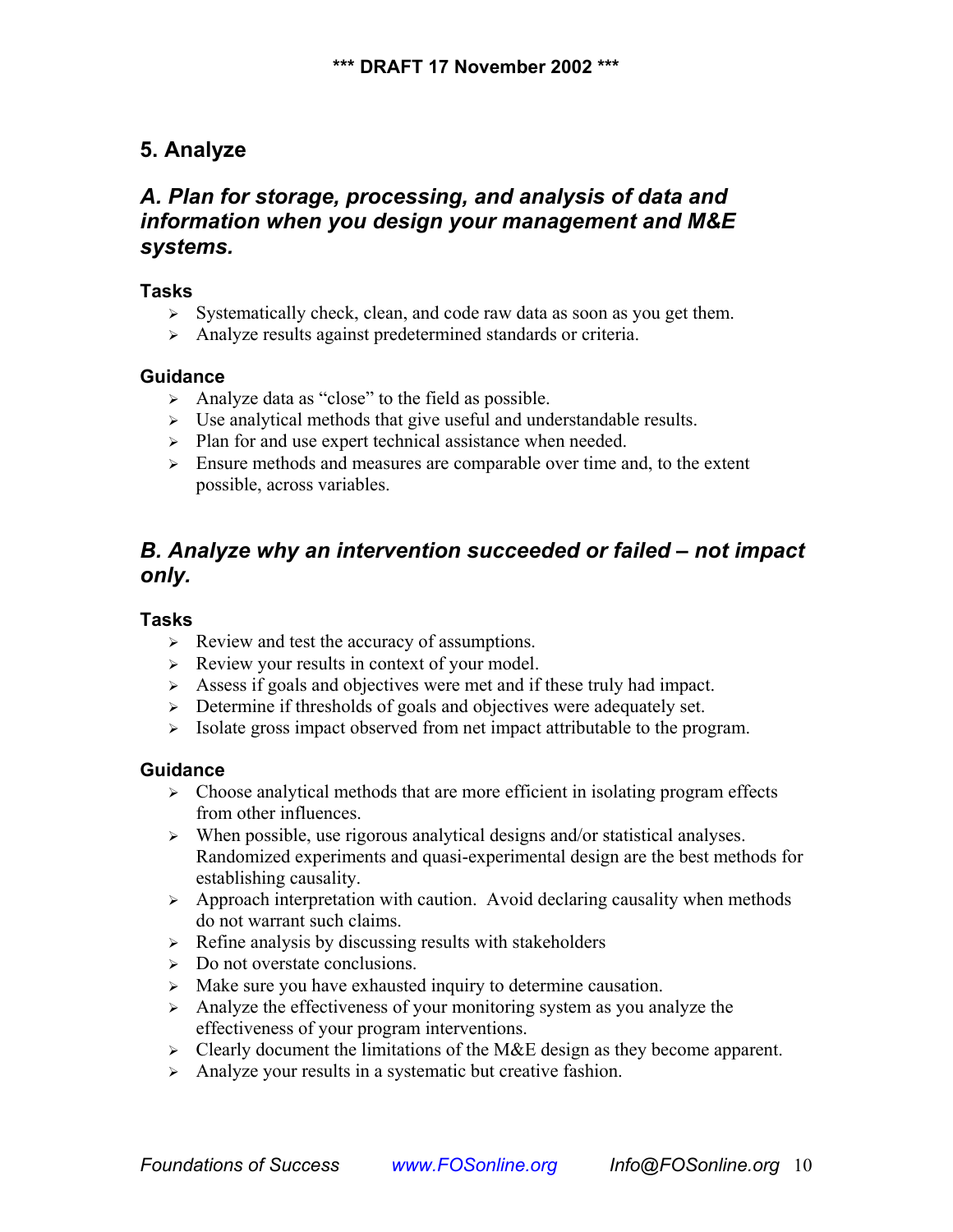- <span id="page-14-0"></span> $\triangleright$  Use trend data and projections to illustrate changes over time – and potential changes for the future.
- ¾ Don't get sidetracked on interesting but programmatically irrelevant analyses.
- $\triangleright$  In interpreting your data, keep in mind the difference between statistical significance and practical meaning.

## **6. Communicate**

## *A. Develop a clear dissemination strategy aimed at your audience.*

### **Tasks**

- $\geq$  Identify your audience from the very beginning of the project.
- $\geq$  Determine the best way to communicate with your audience (part of your audience analysis).

### **Guidance**

- $\triangleright$  Tailor your results to your audience and how they like to learn.
- $\geq$  Communicate in language and style that is appropriate to your audience. Avoid use of discipline-specific language, such as statistical terms or social science terminology.
- $\triangleright$  Continually consult your audience throughout the M&E process to make sure you know what they want.
- $\triangleright$  Disseminate results to users in a timely fashion.
- $\triangleright$  Prepare your audience to understand the meaning, limitations, and interpretation of results prior to their actual release.
- ¾ Frame the findings and implication in a context relevant to your audience's situation.
- $\triangleright$  Present your results graphically and in text.
- ¾ Don't present more detail than your audience wants.

## *B. Develop communications products that focus on management issues.*

### **Tasks**

- ¾ Provide clear management recommendations based on your M&E analysis.
- ¾ Provide all necessary details to help interpret results.
- $\triangleright$  Provide alternatives based on the results.

- $\triangleright$  Throughout the project, work closely with decision makers and program staff so as not to surprise them with your findings or recommendations.
- $\triangleright$  Determine the appropriate level of specificity for your recommendations.
- $\geq$  Consider your program context when formulating recommendations.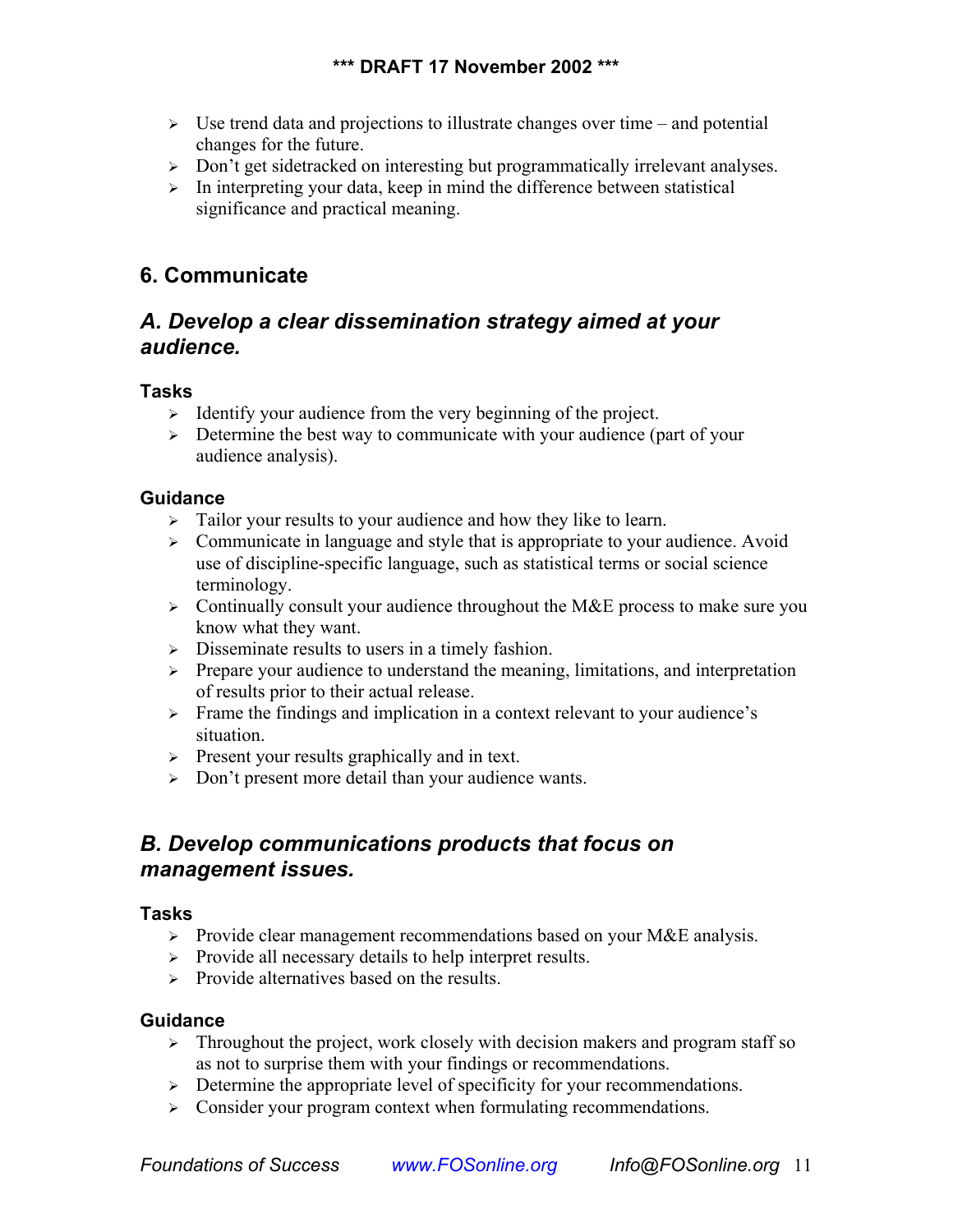- <span id="page-15-0"></span>¾ Provide highlights of important issues.
- $\triangleright$  Be constructive in the way you communicate results.
- $\triangleright$  Phrase results in action-oriented terminology.

## *C. Evaluate the effectiveness of your communications products.*

#### **Tasks**

 $\triangleright$  Provide a mechanism for users to provide feedback on your communications products.

#### **Guidance**

 $\triangleright$  Inform users of the strengths and weaknesses of the M&E system you used.

## **7. Use/Adapt**

## *A. Incorporate analysis into decisions.*

#### **Tasks**

- $\triangleright$  Describe expected benefits and costs associated with your recommendations.
- $\triangleright$  Work with managers to ensure use of analysis.

### **Guidance**

- $\triangleright$  Plan for the use of your analysis at the beginning of the project.
- $\triangleright$  Make sure managers drive evaluation so results are used.
- $\triangleright$  Make sure time is set aside for your entire team to review, digest, and plan to use the analysis.
- $\triangleright$  Use results to increase cost-effectiveness.
- $\triangleright$  Use results to see if you need to adjust monitoring or communications.
- $\triangleright$  Use findings to identify action needed to improve programs.

## *B. Make changes to your goals, objectives, and activities as needed based on your analysis.*

### **Tasks**

- $\triangleright$  Change your assumptions if need be based on your analysis.
- $\geq$  Modify your actions in the way your analysis informs you to do so.
- ¾ Identify gaps between program objectives and actual performance, analyze why these gaps have occurred, and develop strategies for improving performance.
- ¾ Document changes in management objectives and strategies (so others will understand the how and why behind your management system).

### **Guidance**

 $\triangleright$  Use evaluation results to determine if current strategies are the most effective way to reach your organization's long-term goals and mission.